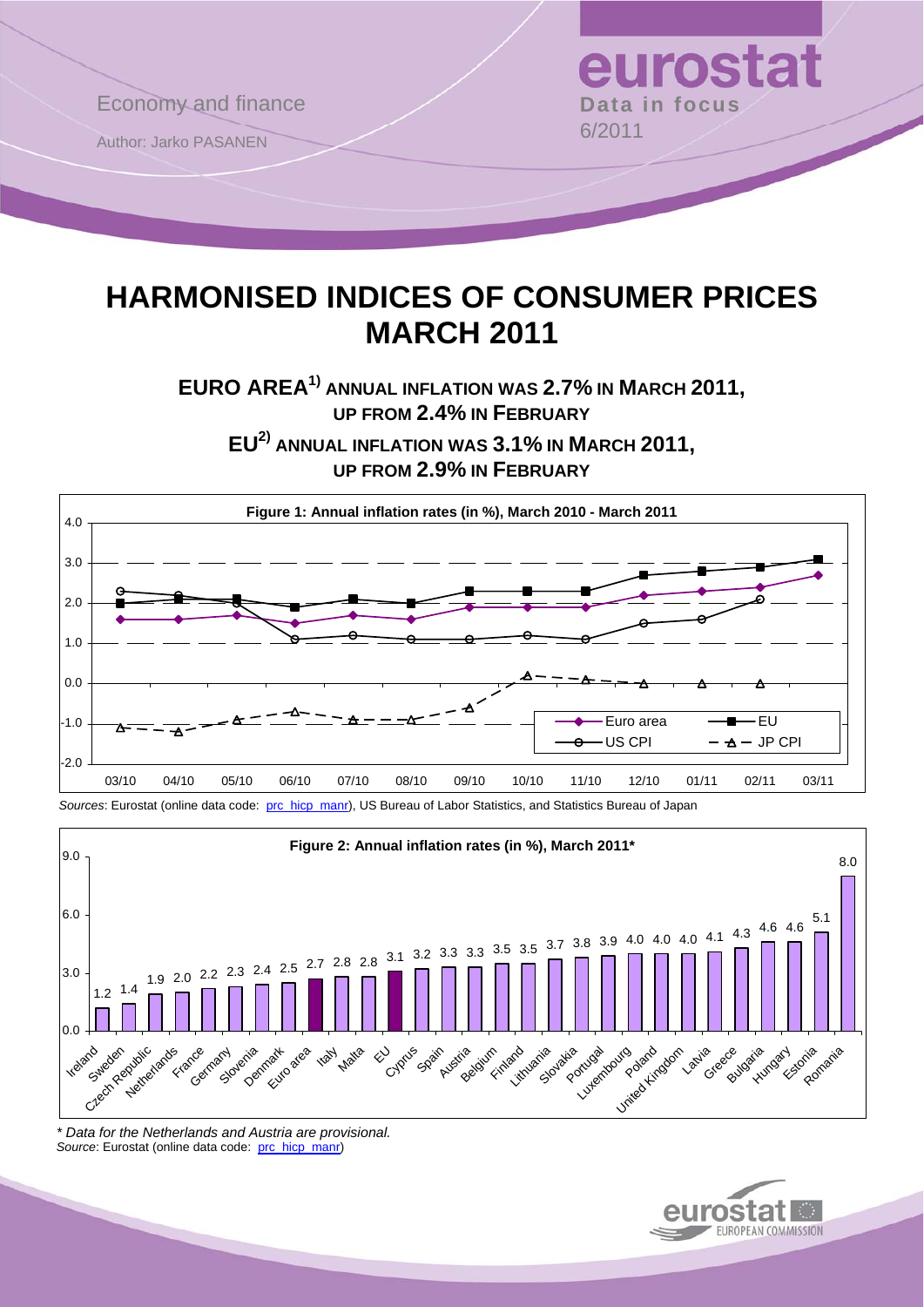## **Table 1: Index levels (2005=100) – HICP all-items**

|                       | Annual<br>average | <b>Monthly Indices</b> |             |             |             |             |             |               |             |             |             |             |                 |  |
|-----------------------|-------------------|------------------------|-------------|-------------|-------------|-------------|-------------|---------------|-------------|-------------|-------------|-------------|-----------------|--|
|                       | index<br>2010     | Apr<br>2010            | May<br>2010 | Jun<br>2010 | Jul<br>2010 | Aug<br>2010 | Sep<br>2010 | Oct<br>2010   | Nov<br>2010 | Dec<br>2010 | Jan<br>2011 | Feb<br>2011 | Mar<br>2011     |  |
| Belgium               | 111.40            | 111.48                 | 111.88      | 111.89      | 109.85      | 112.10      | 112.24      | 112.39        | 112.52      | 113.16      | 111.84      | 114.33      | 114.82          |  |
| Germany               | 108.4             | 108.2                  | 108.3       | 108.3       | 108.6       | 108.7       | 108.5       | 108.6         | 108.7       | 110.0       | 109.4       | 110.1       | 110.8           |  |
| Estonia               | 126.95            | 126.09                 | 126.45      | 126.95      | 127.26      | 127.22      | 128.21      | 128.92        | 129.32      | 129.94      | 129.91      | 130.78      | 131.84          |  |
| Ireland               | 105.4             | 105.3                  | 105.6       | 105.5       | 105.4       | 105.6       | 105.4       | 105.5         | 105.3       | 105.5       | 105.2       | 106.1       | 106.6           |  |
| Greece                | 117.68            | 117.82                 | 118.73      | 118.53      | 118.02      | 117.15      | 119.38      | 119.54        | 119.78      | 120.37      | 119.19      | 117.60      | 121.37          |  |
| Spain                 | 112.90            | 113.36                 | 113.40      | 113.53      | 112.26      | 112.51      | 113.54      | 114.05        | 114.41      | 115.04      | 113.54      | 113.65      | 116.33          |  |
| France                | 108.79            | 108.89                 | 109.04      | 109.04      | 108.68      | 108.95      | 108.91      | 109.07        | 109.22      | 109.75      | 109.44      | 109.97      | 110.93          |  |
| Italy                 | 110.6             | 110.9                  | 111.0       | 111.1       | 110.1       | 110.3       | 111.0       | 111.8         | 111.8       | 112.2       | 110.4       | 110.6       | 113.0           |  |
| Cyprus                | 112.02            | 111.94                 | 112.00      | 112.39      | 111.44      | 112.42      | 113.55      | 114.19        | 113.35      | 113.12      | 112.72      | 113.16      | 114.33          |  |
| Luxembourg            | 113.10            | 112.94                 | 113.26      | 113.18      | 112.76      | 113.85      | 113.84      | 113.97        | 114.13      | 114.67      | 114.27      | 116.02      | 117.00          |  |
| Malta                 | 112.37            | 112.40                 | 113.72      | 113.63      | 114.29      | 115.41      | 114.57      | 113.89        | 112.21      | 112.76      | 111.31      | 111.01      | 112.69          |  |
| Netherlands           | 107.56            | 108.45                 | 108.35      | 107.64      | 107.01      | 107.16      | 107.96      | 108.22        | 108.06      | 107.77      | 107.68      | 108.67      | 110.21p         |  |
| Austria               | 109.53            | 109.69                 | 109.63      | 109.63      | 109.07      | 109.36      | 109.78      | 110.18        | 110.18      | 110.93      | 110.86      | 111.75      | 113.11p         |  |
| Portugal              | 108.85            | 108.66                 | 108.86      | 109.09      | 109.51      | 109.37      | 109.27      | 109.65        | 109.73      | 110.15      | 110.68      | 110.62      | 112.41          |  |
| Slovenia              | 115.62            | 116.05                 | 116.52      | 116.76      | 116.08      | 116.23      | 115.71      | 115.88        | 116.22      | 116.39      | 115.88      | 115.92      | 117.51          |  |
| Slovakia              | 112.21            | 112.19                 | 112.26      | 112.25      | 112.40      | 112.28      | 112.27      | 112.30        | 112.62      | 112.90      | 115.23      | 115.56      | 116.02          |  |
| Finland               | 110.49            | 110.50                 | 110.28      | 110.54      | 109.85      | 110.28      | 110.77      | 111.23        | 111.48      | 112.07      | 112.51      | 113.36      | 114.02          |  |
| Euro area             | 109.84            | 109.98                 | 110.10      | 110.10      | 109.63      | 109.85      | 110.19      | 110.52        | 110.62      | 111.29      | 110.50      | 110.96      | 112.47p         |  |
| Bulgaria              | 136.58            | 136.60                 | 136.62      | 136.03      | 136.74      | 136.96      | 137.25      | 137.50        | 138.24      | 139.30      | 139.94      | 140.71      | 141.27          |  |
| Czech Republic        | 113.7             | 113.8                  | 114.0       | 114.0       | 114.3       | 114.0       | 113.8       | 113.5         | 113.7       | 114.3       | 115.2       | 115.2       | 115.4           |  |
| Denmark               | 110.8             | 110.9                  | 110.8       | 110.7       | 110.6       | 111.1       | 111.5       | 111.4         | 111.5       | 111.6       | 111.7       | 112.8       | 113.5           |  |
| Latvia                | 137.91            | 137.92                 | 137.88      | 138.41      | 138.70      | 137.72      | 138.31      | 138.75        | 138.99      | 139.20      | 140.96      | 141.35      | 142.31          |  |
| Lithuania             | 128.60            | 128.23                 | 128.49      | 128.53      | 128.58      | 128.29      | 129.06      | 129.57 129.52 |             | 130.51      | 131.05      | 131.15      | 132.44          |  |
| Hungary               | 129.70            | 129.47                 | 130.38      | 130.61      | 130.66      | 130.04      | 129.86      | 130.37        | 130.64      | 131.18      | 132.35      | 132.87      | 134.25          |  |
| Poland                | 115.6             | 115.3                  | 115.6       | 115.9       | 115.7       | 115.3       | 115.9       | 116.3         | 116.5       | 116.9       | 118.1       | 118.3       | 119.4           |  |
| Romania               | 135.17            | 132.61                 | 132.80      | 133.00      | 136.45      | 136.76      | 137.53      | 138.29        | 139.02      | 139.76      | 140.85      | 141.94      | 142.80          |  |
| Sweden                | 110.80            | 110.64                 | 110.74      | 110.67      | 110.18      | 110.12      | 111.02      | 111.38        | 111.59      | 112.27      | 111.27      | 111.81      | 112.25          |  |
| <b>United Kingdom</b> | 114.5             | 114.2                  | 114.4       | 114.6       | 114.3       | 114.9       | 114.9       | 115.2         | 115.6       | 116.8       | 116.9       | 117.8       | 118.1           |  |
| EU                    | 111.77            | 111.74                 | 111.91      | 111.95      | 111.63      | 111.85      | 112.16      | 112.49        | 112.66      | 113.39      | 112.93      |             | 113.44r 114.69p |  |
| Iceland               | 152.79            | 153.10                 | 153.69      | 153.37      | 152.43      | 153.02      | 152.76      | 153.84        | 153.78      | 154.44      | 152.55      | 154.68      | 156.11          |  |
| Norway                | 111.8             | 112.6                  | 112.0       | 111.9       | 111.2       | 110.7       | 111.5       | 111.6         | 111.8       | 113.3       | 112.4       | 113.0       | 113.4           |  |
| EEA                   | 111.80            | 111.78                 | 111.94      | 111.98      | 111.66      | 111.87      | 112.18      | 112.51        | 112.68      | 113.42      | 112.95      |             | 113.47r 114.71p |  |
| Switzerland           | 104.1             | 104.9                  | 104.6       | 104.3       | 103.8       | 103.8       | 103.6       | 104.2         | 104.1       | 104.0       | 104.0       | 104.3       | 105.0           |  |

Source: Eurostat (online data codes: [prc\\_hicp\\_aind,](http://ec.europa.eu/eurostat/product?code=prc_hicp_aind&mode=view) [prc\\_hicp\\_midx\)](http://ec.europa.eu/eurostat/product?code=prc_hicp_midx&mode=view)

 $\overline{a}$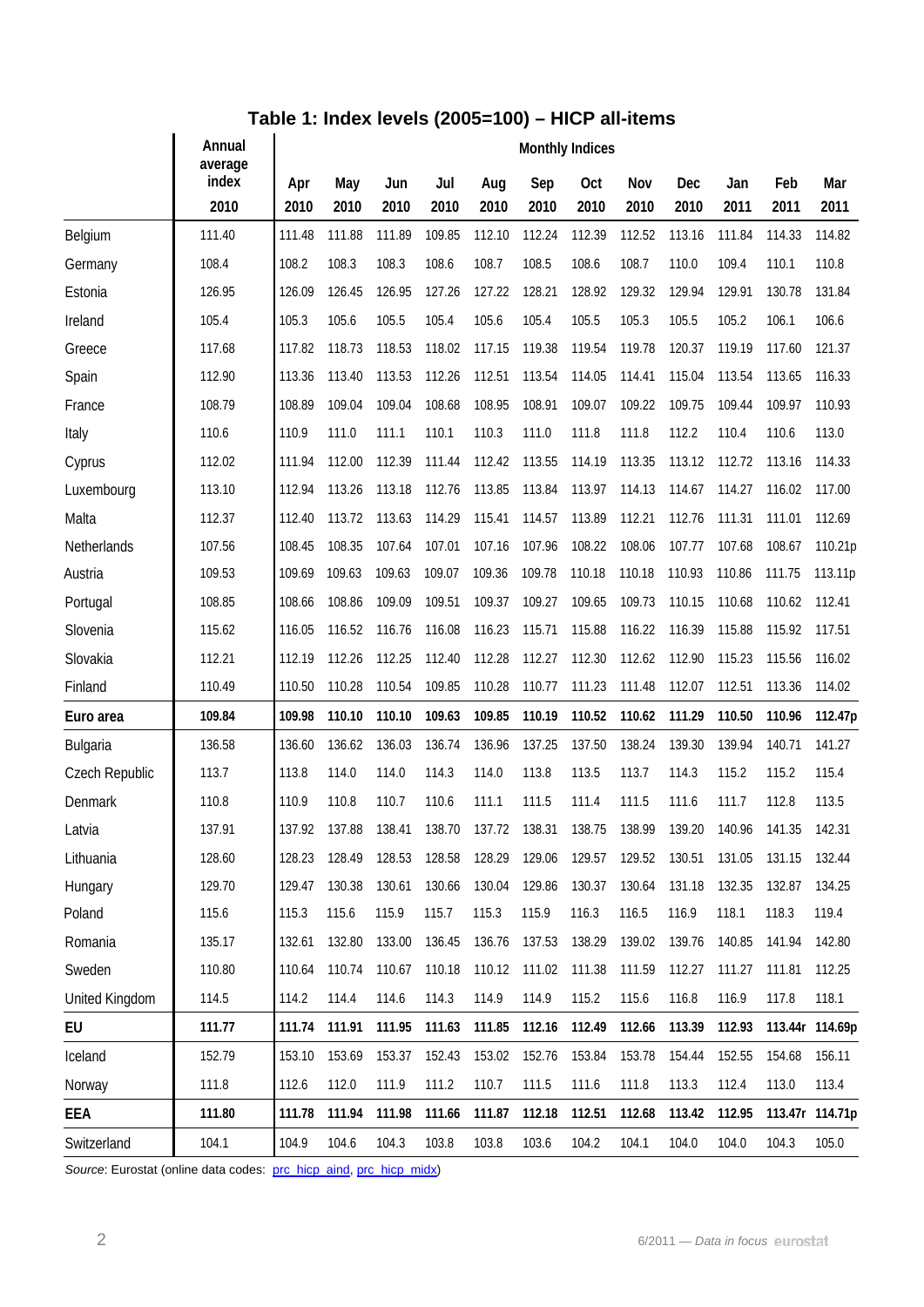|                 | 12-month<br>average rates |                  | <b>Annual rates</b> |             |             |             |             |             |             |             |             |                    |             |             |                  |
|-----------------|---------------------------|------------------|---------------------|-------------|-------------|-------------|-------------|-------------|-------------|-------------|-------------|--------------------|-------------|-------------|------------------|
|                 | Dec<br>2010               | Mar<br>2011      | Mar<br>2010         | Apr<br>2010 | May<br>2010 | Jun<br>2010 | Jul<br>2010 | Aug<br>2010 | Sep<br>2010 | Oct<br>2010 | Nov<br>2010 | <b>Dec</b><br>2010 | Jan<br>2011 | Feb<br>2011 | Mar<br>2011      |
| Belgium         | 2.3                       | 2.9              | 1.9                 | 2.1         | 2.5         | 2.7         | 2.4         | 2.4         | 2.9         | 3.1         | 3.0         | 3.4                | 3.7         | 3.5         | 3.5              |
| Germany         | 1.2                       | 1.5              | 1.2                 | 1.0         | 1.2         | 0.8         | 1.2         | 1.0         | 1.3         | 1.3         | 1.6         | 1.9                | 2.0         | 2.2         | 2.3              |
| Estonia         | 2.7                       | 4.1              | 1.4                 | 2.5         | 2.8         | 3.4         | 2.8         | 2.8         | 3.8         | 4.5         | 5.0         | 5.4                | 5.1         | 5.5         | 5.1              |
| Ireland         | $-1.6$                    | $-0.8$           | $-2.4$              | $-2.5$      | $-1.9$      | $-2.0$      | $-1.2$      | $-1.2$      | $-1.0$      | $-0.8$      | $-0.8$      | $-0.2$             | 0.2         | 0.9         | 1.2              |
| Greece          | 4.7                       | 5.0              | 3.9                 | 4.7         | 5.3         | 5.2         | 5.5         | 5.6         | 5.7         | 5.2         | 4.8         | 5.2                | 4.9         | 4.2         | 4.3              |
| Spain           | 2.0                       | 2.5              | 2.7                 | 2.4         | 2.5         | 2.1         | 1.8         | 1.6         | 2.8         | 2.5         | 2.3         | 2.9                | 3.0         | 3.4         | 3.3              |
| France          | 1.7                       | 1.9              | 1.7                 | 1.9         | 1.9         | 1.7         | 1.9         | 1.6         | 1.8         | 1.8         | 1.8         | 2.0                | 2.0         | 1.8         | 2.2              |
| Italy           | 1.6                       | 1.9              | 1.4                 | 1.6         | 1.6         | 1.5         | 1.8         | 1.8         | 1.6         | 2.0         | 1.9         | 2.1                | 1.9         | 2.1         | 2.8              |
| Cyprus          | 2.6                       | 2.7              | 2.3                 | 2.5         | 1.8         | 2.1         | 2.7         | 3.4         | 3.6         | 3.2         | 1.7         | 1.9                | 3.0         | 3.1         | 3.2              |
| Luxembourg      | 2.8                       | 3.0              | 3.2                 | 3.1         | 3.1         | 2.3         | 2.9         | 2.5         | 2.6         | 2.9         | 2.5         | 3.1                | 3.4         | 3.9         | 4.0              |
| Malta           | 2.0                       | 2.5              | 0.6                 | 0.8         | 1.8         | 1.8         | 2.5         | 3.0         | 2.4         | 2.2         | 3.4         | 4.0                | 3.3         | 2.7         | 2.8              |
| Netherlands     | 0.9                       | 1.3p             | 0.7                 | 0.6         | 0.4         | 0.2         | 1.3         | 1.2         | 1.4         | 1.4         | 1.4         | 1.8                | 2.0         | 2.0         | 2.0 <sub>p</sub> |
| Austria         | 1.7                       | 2.1 <sub>p</sub> | 1.8                 | 1.8         | 1.7         | 1.8         | 1.7         | 1.6         | 1.7         | 2.0         | 1.8         | 2.2                | 2.5         | 3.1         | 3.3p             |
| Portugal        | 1.4                       | 2.2              | 0.6                 | 0.7         | 1.1         | 1.1         | 1.9         | 2.0         | 2.0         | 2.3         | 2.2         | 2.4                | 3.6         | 3.5         | 3.9              |
| Slovenia        | 2.1                       | 2.2              | 1.8                 | 2.7         | 2.4         | 2.1         | 2.3         | 2.4         | 2.1         | 2.1         | 1.6         | 2.2                | 2.3         | 2.0         | 2.4              |
| Slovakia        | 0.7                       | 1.6              | 0.3                 | 0.7         | 0.7         | 0.7         | 1.0         | 1.1         | 1.1         | 1.0         | 1.0         | 1.3                | 3.2         | 3.5         | 3.8              |
| Finland         | 1.7                       | 2.2              | 1.5                 | 1.6         | 1.4         | 1.3         | 1.3         | 1.3         | 1.4         | 2.3         | 2.4         | 2.8                | 3.1         | 3.5         | 3.5              |
| Euro area       | 1.6                       | 2.0 <sub>p</sub> | 1.6                 | 1.6         | 1.7         | 1.5         | 1.7         | 1.6         | 1.9         | 1.9         | 1.9         | 2.2                | 2.3         | 2.4         | 2.7p             |
| <b>Bulgaria</b> | 3.0                       | 3.7              | 2.4                 | 3.0         | 3.0         | 2.5         | 3.2         | 3.2         | 3.6         | 3.6         | 4.0         | 4.4                | 4.3         | 4.6         | 4.6              |
| Czech Republic  | 1.2                       | 1.6              | 0.4                 | 0.9         | 1.0         | 1.0         | 1.6         | 1.5         | 1.8         | 1.8         | 1.9         | 2.3                | 1.9         | 1.9         | 1.9              |
| Denmark         | 2.2                       | 2.4              | 2.1                 | 2.4         | 1.9         | 1.7         | 2.1         | 2.3         | 2.5         | 2.4         | 2.5         | 2.8                | 2.6         | 2.6         | 2.5              |
| Latvia          | $-1.2$                    | 0.7              | $-4.0$              | $-2.8$      | $-2.4$      | $-1.6$      | $-0.7$      | $-0.4$      | 0.3         | 0.9         | 1.7         | 2.4                | 3.5         | 3.8         | 4.1              |
| Lithuania       | 1.2                       | 2.1              | $-0.4$              | 0.2         | 0.5         | 0.9         | 1.7         | 1.8         | 1.8         | 2.6         | 2.5         | 3.6                | 2.8         | 3.0         | 3.7              |
| Hungary         | 4.7                       | 4.3              | 5.7                 | 5.7         | 4.9         | 5.0         | 3.6         | 3.6         | 3.7         | 4.3         | 4.0         | 4.6                | 4.0         | 4.2         | 4.6              |
| Poland          | 2.7                       | 2.7              | 2.9                 | 2.7         | 2.3         | 2.4         | 1.9         | 1.9         | 2.5         | 2.6         | 2.6         | 2.9                | 3.5         | 3.3         | 4.0              |
| Romania         | 6.1                       | 6.8              | 4.2                 | 4.2         | 4.4         | 4.3         | 7.1         | 7.6         | 7.7         | 7.9         | 7.7         | 7.9                | 7.0         | 7.6         | $8.0\,$          |
| Sweden          | 1.9                       | 1.6              | 2.5                 | 2.1         | 1.9         | 1.6         | 1.4         | 1.1         | 1.5         | 1.6         | 1.7         | 2.1                | 1.4         | 1.2         | 1.4              |
| United Kingdom  | 3.3                       | 3.5              | 3.4                 | 3.7         | 3.4         | 3.2         | 3.1         | 3.1         | 3.1         | 3.2         | 3.3         | 3.7                | 4.0         | 4.4         | 4.0              |
| EU              | 2.1                       | 2.4p             | 2.0                 | 2.1         | 2.1         | 1.9         | 2.1         | 2.0         | 2.3         | 2.3         | 2.3         | 2.7                | 2.8         | 2.9r        | 3.1 <sub>p</sub> |
| Iceland         | 7.5                       | 5.3              | 11.6                | 11.1        | 10.0        | 7.6         | 6.2         | 5.9         | 5.1         | 4.6         | 3.8         | 3.5                | 2.2         | 2.3         | 2.3              |
| Norway          | 2.3                       | 1.9              | 3.6                 | 3.4         | 2.6         | 1.8         | 1.8         | 1.7         | 1.4         | 1.7         | 1.5         | 2.7                | 2.0         | 1.1         | 0.9              |
| EEA             | 2.1                       | 2.4p             | 2.0                 | 2.1         | 2.1         | 1.9         | 2.1         | 2.0         | 2.2         | 2.3         | 2.3         | 2.7                | 2.7         | 2.9r        | 3.1 <sub>p</sub> |
| Switzerland     | 0.6                       | 0.5p             | 1.4                 | 1.3         | 1.0         | 0.5         | 0.4         | 0.2         | 0.3         | 0.2         | 0.2         | 0.4                | 0.2         | 0.5         | 1.0              |

## **Table 2: Inflation rates (in %) – HICP all-items**

Source: Eurostat (online data codes: [prc\\_hicp\\_mv12r,](http://ec.europa.eu/eurostat/product?code=prc_hicp_mv12r&mode=view) [prc\\_hicp\\_manr](http://ec.europa.eu/eurostat/product?code=prc_hicp_manr&mode=view))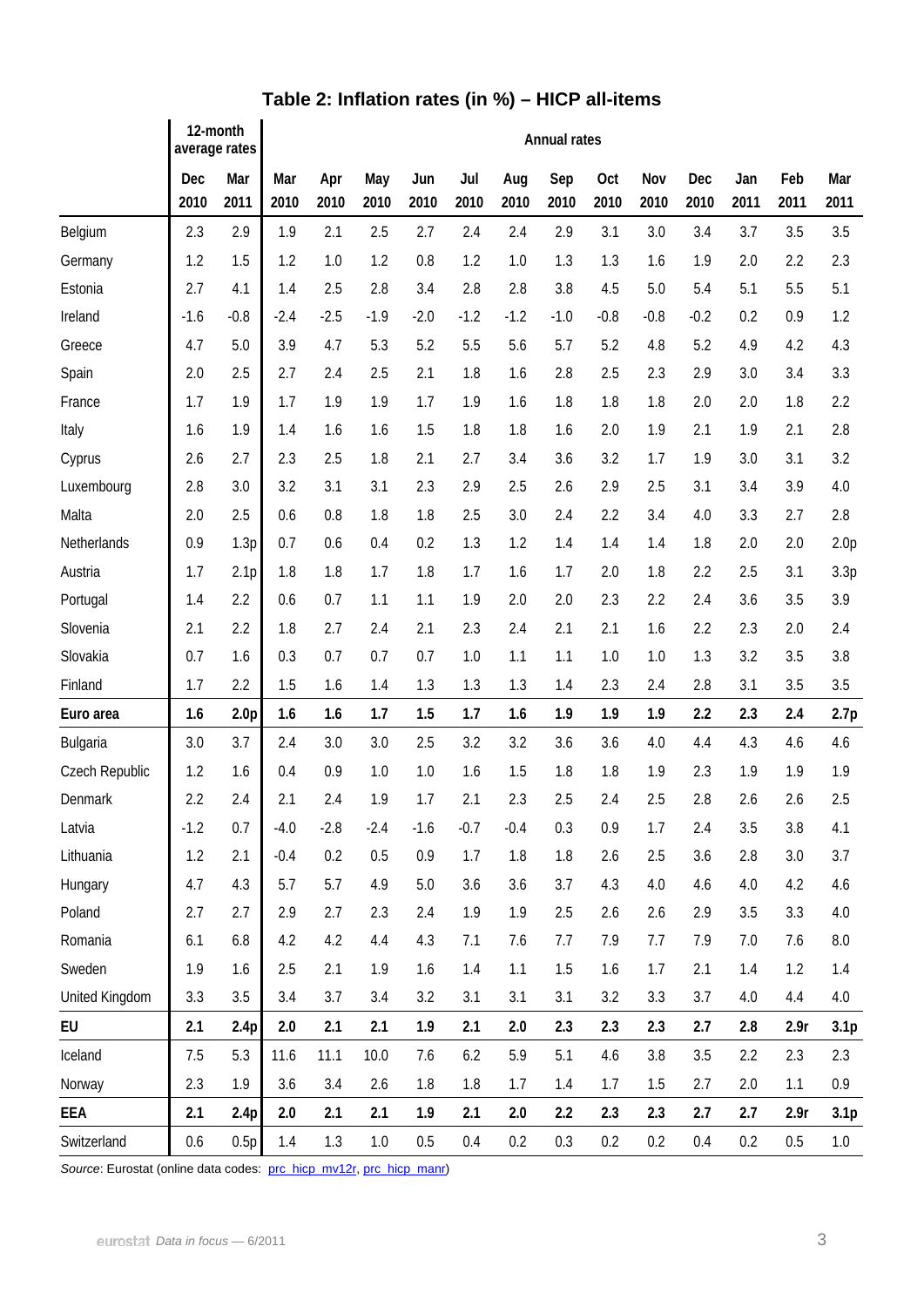| Mar 2011       | Main categories  |                  |        |                  |                  |                  |                  |                  |         |         |         |        |      |
|----------------|------------------|------------------|--------|------------------|------------------|------------------|------------------|------------------|---------|---------|---------|--------|------|
|                | $00\,$           | 01               | 02     | 03               | 04               | 05               | 06               | 07               | 08      | 09      | 10      | 11     | 12   |
| Belgium        | 3.5              | 1.3              | 0.8    | 0.6              | 9.3              | 0.9              | 0.1              | 7.7              | 1.5     | 1.0     | $-0.5$  | 2.7    | 3.1  |
| Germany        | 2.3              | 2.9              | 0.0    | 2.1              | 4.2              | 0.5              | 0.9              | 3.9              | $-2.7$  | $-0.2$  | 1.7     | 0.5    | 2.5  |
| Estonia        | 5.1              | 11.3             | 8.0    | 3.1              | 3.9              | $-0.7$           | 0.0              | 5.9              | $-1.8$  | 2.1     | 2.1     | 1.7    | 3.2  |
| Ireland        | 1.2              | 1.6              | $-0.1$ | $-2.6$           | 4.3              | $-2.2$           | 4.1              | 3.6              | 4.2     | $-1.3$  | $-1.3$  | $-1.3$ | 5.5  |
| Greece         | 4.3              | 2.4              | 20.2   | 1.2              | 10.8             | 1.7              | 1.0              | 8.1              | 1.6     | 0.6     | $-0.1$  | 1.9    | 2.9  |
| Spain          | 3.3              | 0.9              | 14.7   | 0.7              | 8.0              | 1.0              | $-1.2$           | 9.7              | $-0.7$  | $-1.0$  | 2.2     | 1.8    | 2.8  |
| France         | 2.2              | 0.9              | 3.1    | $-1.4$           | 5.0              | 0.6              | 1.0              | 4.8              | $-1.4$  | $-1.0$  | 2.5     | 2.2    | 2.9  |
| Italy          | 2.8              | 2.4              | 2.2    | 3.0              | 4.5              | 1.5              | 2.4              | 5.5              | $-0.5$  | $-0.3$  | 1.7     | 2.3    | 3.1  |
| Cyprus         | 3.2              | 2.9              | 8.1    | $-1.0$           | 7.9              | 1.0              | 3.1              | 8.8              | 2.5     | 0.1     | 3.3     | 0.8    | 2.0  |
| Luxembourg     | 4.0              | 2.9              | 2.6    | 0.3              | 8.4              | 1.5              | 11.9             | 7.4              | 0.6     | 0.6     | 8.0     | 2.6    | 2.5  |
| Malta          | 2.8              | 4.5              | 3.3    | $-0.4$           | 3.7              | $-1.8$           | 1.6              | 8.2              | $-8.0$  | 0.7     | 3.5     | 3.6    | 4.5  |
| Netherlands    | 2.0 <sub>p</sub> | 1.8p             | 1.6p   | 0.3p             | 2.3p             | 1.1 <sub>p</sub> | 5.2p             | 4.1p             | 1.8p    | $-0.8p$ | 2.2p    | 2.7p   | 2.5p |
| Austria        | 3.3p             | 4.8p             | 4.6p   | 4.1p             | 3.4p             | 0.8p             | 2.3p             | 6.0 <sub>p</sub> | 0.6p    | 1.3p    | 3.3p    | 2.6p   | 3.3p |
| Portugal       | 3.9              | 2.7              | 8.8    | $-1.5$           | 5.7              | 0.9              | 3.3              | 9.5              | 4.7     | 2.2     | 2.1     | 1.5    | 2.0  |
| Slovenia       | 2.4              | 4.0              | 8.9    | $-2.1$           | 8.6              | 2.7              | 2.2              | 2.3              | 3.3     | 0.0     | 1.1     | $-5.1$ | 2.2  |
| Slovakia       | 3.8              | 6.9              | 3.3    | $-0.3$           | 6.2              | $-1.6$           | 3.2              | 6.1              | 0.3     | 0.8     | 4.4     | 1.9    | 3.4  |
| Finland        | 3.5              | 5.9              | 0.6    | 1.4              | 7.7              | 2.0              | 0.6              | 5.2              | 1.2     | 0.3     | 3.5     | 0.6    | 3.3  |
| Euro area      | 2.7p             | 2.0 <sub>p</sub> | 3.6p   | 1.2p             | 5.1 <sub>p</sub> | 0.9p             | 1.3p             | 5.6p             | $-0.6p$ | $-0.3p$ | 1.7p    | 1.8p   | 2.8p |
| Bulgaria       | 4.6              | 6.4              | 21.4   | $-0.5$           | 2.4              | $-0.1$           | 4.1              | 8.0              | $-1.4$  | $-3.3$  | 1.7     | 0.2    | 7.6  |
| Czech Republic | 1.9              | 3.6              | 3.8    | $-3.0$           | 4.2              | $-1.2$           | 3.8              | 2.7              | $-1.3$  | $-1.7$  | 2.2     | 0.4    | 1.0  |
| Denmark        | 2.5              | 2.9              | 5.0    | $-1.2$           | 4.6              | 1.0              | 3.3              | 2.6              | 1.6     | 1.2     | 5.1     | 2.3    | 2.5  |
| Latvia         | 4.1              | 9.3              | 0.9    | $-1.2$           | 8.7              | $-2.2$           | $-1.6$           | 7.1              | $-2.9$  | $-2.2$  | 1.5     | 0.0    | 0.6  |
| Lithuania      | 3.7              | 8.9              | 0.2    | $-1.5$           | 6.5              | $-1.3$           | 0.4              | 8.4              | $-4.0$  | $-1.3$  | $-0.6$  | 0.2    | 1.4  |
| Hungary        | 4.6              | 9.8              | 0.5    | 0.6              | 6.7              | $-0.4$           | 2.0              | 7.7              | 0.4     | 1.4     | $-0.4$  | 1.6    | 0.8  |
| Poland         | 4.0              | 7.3              | 4.0    | $-1.8$           | 4.7              | 1.6              | 3.7              | 5.9              | $-0.9$  | 0.3     | 2.2     | 3.7    | 2.2  |
| Romania        | 8.0              | 10.1             | 11.7   | 2.2              | 7.5              | 2.2              | 5.6              | 13.5             | 6.1     | 4.5     | $4.0\,$ | 3.1    | 2.8  |
| Sweden         | 1.4              | 1.4              | 1.3    | 0.6              | 3.1              | $-1.8$           | 1.3              | 2.6              | $-1.0$  | $-1.2$  | 2.3     | 2.5    | 2.4  |
| United Kingdom | 4.0              | 4.5              | 5.7    | 2.2              | 3.4              | 4.2              | 3.4              | 8.0              | 4.3     | 0.6     | 5.3     | 4.3    | 2.7  |
| EU             | 3.1 <sub>p</sub> | 3.3 <sub>p</sub> | 4.3p   | 1.1 <sub>p</sub> | 4.9p             | 1.3p             | 1.8 <sub>p</sub> | 6.0 <sub>p</sub> | 0.2p    | $-0.1p$ | 2.6p    | 2.3p   | 2.7p |
| Iceland        | 2.3              | 1.9              | 2.8    | $-2.0$           | 7.5              | $-0.8$           | 0.2              | 4.0              | 8.2     | $-2.2$  | 5.6     | 3.9    | 1.6  |
| Norway         | 0.9              | $-0.4$           | 6.0    | $-1.2$           | $-0.3$           | $-1.7$           | 2.1              | 1.6              | $-3.0$  | 0.4     | 2.4     | 2.8    | 2.6  |
| EEA            | 3.1 <sub>p</sub> | 3.3p             | 4.4p   | 1.1 <sub>p</sub> | 4.8p             | 1.3p             | 1.8 <sub>p</sub> | 6.0 <sub>p</sub> | 0.2p    | $-0.1p$ | 2.6p    | 2.3p   | 2.7p |
| Switzerland    | $1.0\,$          | $-3.0$           | 5.4    | 14.7             | 3.3              | $-1.1$           | $-0.7$           | $1.8\,$          | 0.0     | $-2.8$  | 1.4     | 1.0    | 0.9  |

## **Table 3: Annual inflation rates (in %) for HICP main categories**

#### **COICOP/HICP code of main categories**

 $\overline{a}$ 

- 00 HICP (all-items index)<br>
01 Food and non-alcoholic beverages<br>
07 Transports 01 Food and non-alcoholic beverages<br>
02 Alcoholic beverages and tobacco<br>
02 Alcoholic beverages and tobacco<br>
08 Communications
- 02 Alcoholic beverages and tobacco<br>
03 Clothing and footwear<br>
09 Recreation and culture
- 
- 03 Clothing and footwear 09 Recreation 04 Housing, water, electricity, gas and other fuels 09 09 Recreation 04 04 Housing, water, electricity, gas and other fuels 10 Education<br>
05 Furnishings, household equipment and routine 11 Restaurants and hotels
- 05 Furnishings, household equipment and routine maintenance of the house

Source: Eurostat (online data code : [prc\\_hicp\\_manr\)](http://ec.europa.eu/eurostat/product?code=prc_hicp_manr&mode=view)

- 
- 
- 
- 

12 Miscellaneous goods and services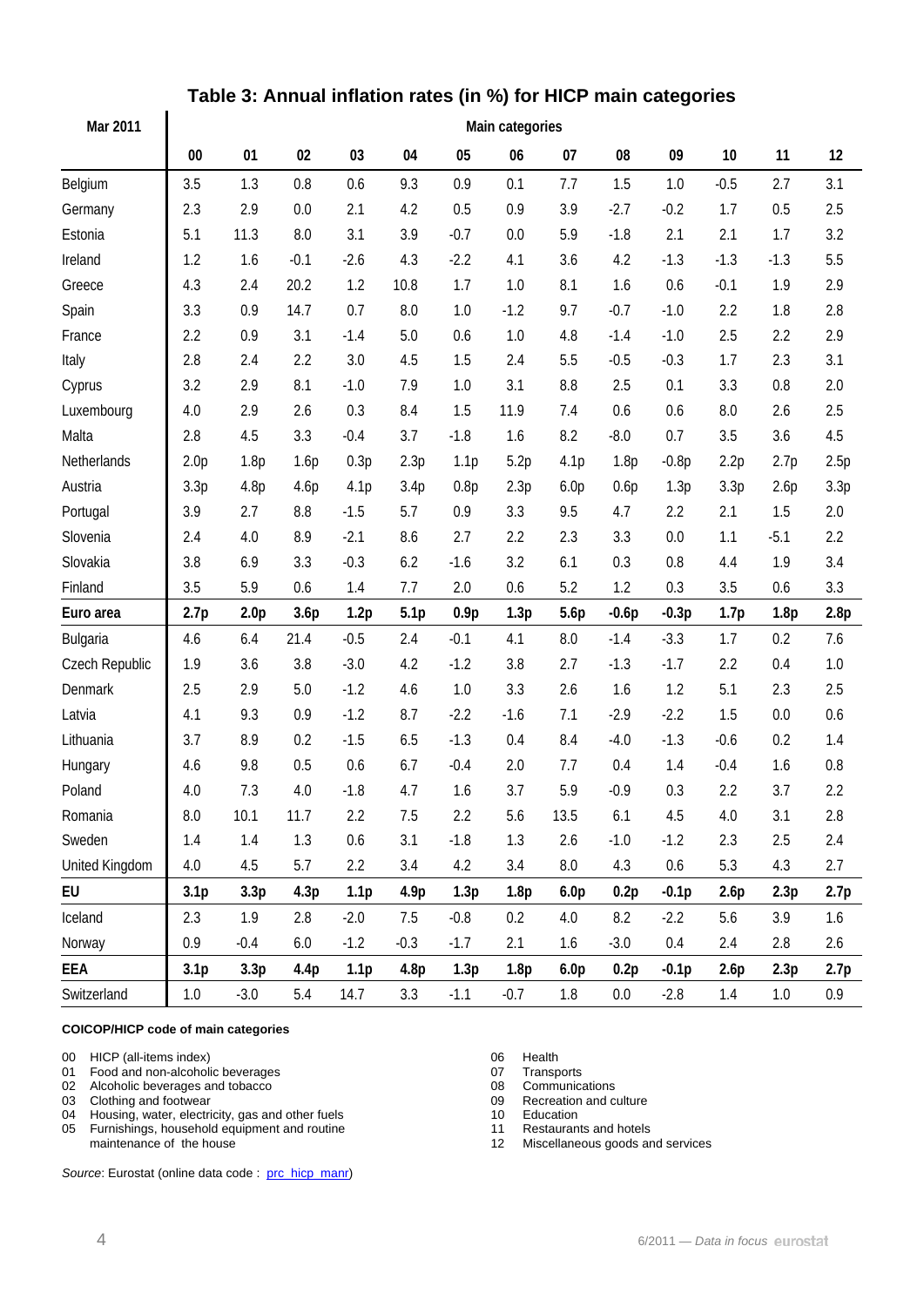|                | HICP all-items excluding |         |                                         |         |                                |                 |                          |         |         |                 | Energy  |         | Food, alcohol<br>and tobacco |                 |
|----------------|--------------------------|---------|-----------------------------------------|---------|--------------------------------|-----------------|--------------------------|---------|---------|-----------------|---------|---------|------------------------------|-----------------|
|                | energy                   |         | energy, food,<br>alcohol and<br>tobacco |         | energy,<br>unprocessed<br>food |                 | energy,<br>seasonal food |         | tobacco |                 |         |         |                              |                 |
|                | Feb                      | Mar     | Feb                                     | Mar     | Feb                            | Mar             | Feb                      | Mar     | Feb     | Mar             | Feb     | Mar     | Feb                          | Mar             |
|                | 2011                     | 2011    | 2011                                    | 2011    | 2011                           | 2011            | 2011                     | 2011    | 2011    | 2011            | 2011    | 2011    | 2011                         | 2011            |
| Belgium        | 111.87                   | 111.86  | 110.08                                  | 110.18  | 111.54                         | 111.68          | 111.61                   | 111.73  | 114.22  | 114.73          | 134.45  | 139.70  | 118.10                       | 117.73          |
| Germany        | 107.8                    | 108.1   | 106.5                                   | 106.9   | 107.4                          | 107.7           | 107.5                    | 107.8   | 109.9   | 110.6           | 129.1   | 132.8   | 113.3                        | 113.6           |
| Estonia        | 126.68                   | 127.64  | 119.01                                  | 119.53  | 125.40                         | 126.37          | 125.15                   | 126.11  | 129.69  | 130.54          | 162.57  | 164.46  | 142.90                       | 144.75          |
| Ireland        | 103.4                    | 103.6   | 102.1                                   | 102.4   | 103.7                          | 104.0           | 103.5                    | 103.7   | 104.9   | 105.4           | 134.9   | 138.6   | 108.0                        | 107.8           |
| Greece         | 113.93                   | 117.52  | 111.33                                  | 115.89  | 113.70                         | 117.56          | 113.79                   | 117.48  | 116.37  | 120.22          | 162.84  | 168.94  | 122.35                       | 122.80          |
| Spain          | 110.53                   | 113.13  | 107.99                                  | 111.19  | 110.10                         | 112.92          | 110.28                   | 112.97  | 112.73  | 115.45          | 141.64  | 145.00  | 118.04                       | 118.59          |
| France         | 108.25r                  | 109.02  | 107.63r                                 | 108.39  | 107.95                         | 108.68          | 108.14r                  | 108.86  | 109.76r | 110.74          | 128.19  | 131.15  | 110.50r                      | 111.34          |
| Italy          | 109.6                    | 112.0   | 107.9                                   | 110.9   | 109.2                          | 111.8           | 109.4                    | 111.9   | 110.2   | 112.7           | 121.9   | 124.4   | 115.5                        | 115.9           |
| Cyprus         | 109.89                   | 110.85  | 105.79                                  | 106.84  | 107.65                         | 108.67          | 108.68                   | 109.66  | 113.02  | 114.22          | 140.57  | 144.35  | 124.56                       | 125.13          |
| Luxembourg     | 114.52                   | 114.86  | 112.20                                  | 112.54  | 114.55                         | 114.88          | 114.54                   | 114.86  | 114.62  | 115.67          | 127.42  | 133.84  | 120.74                       | 121.04          |
| Malta          | 108.39                   | 109.99  | 103.81                                  | 105.82  | 106.50                         | 108.29          | 107.08                   | 108.84  | 110.86  | 112.57          | 158.92  | 162.25  | 124.86                       | 124.75          |
| Netherlands    | 107.62                   | 109.19p | 106.24                                  | 108.09p | 107.18                         | 108.84p         | 107.16                   | 108.77p | 108.20  | 109.78p         | 117.79  | 119.09p | 113.64                       | 114.05p         |
| Austria        | 110.46                   | 111.61p | 109.17                                  | 110.34p | 109.99                         | 111.15p         | 110.04                   | 111.16p | 111.61  | 113.01p         | 126.74  | 130.60p | 117.02                       | 118.05p         |
| Portugal       | 107.90                   | 109.54  | 107.00                                  | 109.00  | 108.33                         | 110.07          | 108.04                   | 109.71  | 109.76  | 111.55          | 131.57  | 134.54  | 110.84                       | 111.29          |
| Slovenia       | 112.06                   | 113.73  | 106.80                                  | 109.01  | 110.86                         | 112.75          | 111.14                   | 112.96  | 115.05  | 116.68          | 143.10  | 144.08  | 128.47                       | 128.39          |
| Slovakia       | 112.78                   | 113.22  | 109.91                                  | 110.11  | 112.26                         | 112.65          | 111.36                   | 111.80  | 114.82  | 115.23          | 128.82  | 129.39  | 120.60                       | 121.69          |
| Finland        | 111.39                   | 111.82  | 109.21                                  | 109.69  | 110.88                         | 111.35          | 111.01                   | 111.47  | 113.07  | 113.74          | 139.04  | 143.00  | 118.76                       | 119.02          |
| Euro area      | 108.98                   | 110.31p | 107.47                                  | 109.02p | 108.58                         | 109.98p         | 108.71                   | 110.07p | 110.58r | 112.11p         | 130.34  | 133.62p | 114.57                       | 115.07p         |
| Bulgaria       | 141.09                   | 141.51  | 131.36                                  | 131.29  | 142.69                         | 143.05          | 141.64                   | 142.00  | 136.18  | 136.78          | 137.96  | 139.59  | 163.58                       | 165.08          |
| Czech Republic | 111.7                    | 111.7   | 106.5                                   | 106.5   | 111.7                          | 111.7           | 111.2                    | 111.2   | 113.1   | 113.2           | 139.6   | 140.6   | 123.2                        | 123.3           |
| Denmark        | 111.1                    | 111.7   | 109.0                                   | 109.6   | 111.1                          | 111.7           | 110.8                    | 111.4   | 112.4   | 113.2           | 126.8   | 128.9   | 118.6                        | 119.3           |
| Latvia         | 135.56                   | 136.26  | 119.29                                  | 120.16  | 133.58                         | 134.33          | 133.75                   | 134.44  | 137.33  | 138.29          | 186.23  | 189.03  | 168.93                       | 169.24          |
| Lithuania      | 125.17                   | 126.30  | 111.59                                  | 112.56  | 122.56                         | 123.70          | 124.01                   | 125.10  | 129.04  | 130.35          | 173.78  | 176.21  | 149.22                       | 150.63          |
| Hungary        | 128.02                   | 129.30  | 119.31                                  | 120.03  | 125.19                         | 126.41          | 125.65                   | 126.82  | 132.71  | 134.15          | 166.04  | 168.10  | 147.72                       | 150.25          |
| Poland         | 114.8                    | 115.8   | 108.7                                   | 109.2   | 113.7                          | 114.6           | 113.7                    | 114.7   | 116.6   | 117.6           | 141.7   | 143.1   | 127.6                        | 129.7           |
| Romania        | 139.26                   | 139.96  | 129.51                                  | 129.40  | 141.46                         | 141.72          | 138.30                   | 138.56  | 135.38  | 136.25          | 154.28  | 155.97  | 148.51                       | 149.99          |
| Sweden         | 109.62                   | 109.90  | 107.25                                  | 107.59  | 109.07                         | 109.43          | 109.22                   | 109.55  | 111.08  | 111.52          | 129.16  | 130.87  | 118.34                       | 118.42          |
| United Kingdom | 114.2                    | 114.3   | 111.1                                   | 111.5   | 113.2                          | 113.5           | 113.6                    | 113.8   | 116.8   | 117.1           | 161.3   | 164.2   | 131.1                        | 130.1           |
| EU             | 111.03r                  | 112.10p | 108.58r                                 | 109.81p | 110.45r                        | 111.58p         | 110.60r                  | 111.70p |         | 112.75r 114.02p | 136.08r | 139.04p |                              | 119.98r 120.47p |
| Iceland        | 151.60                   | 152.37  | 150.01                                  | 151.05  | 151.69                         | 152.65          | 150.83                   | 151.66  | 154.50  | 155.94          | 187.95  | 196.77  | 157.61                       | 157.37          |
| Norway         | 109.7                    | 110.1   | 108.3                                   | 108.9   | 110.1                          | 110.7           | 109.8                    | 110.2   | 112.7   | 113.1           | 147.5   | 147.3   | 115.5                        | 115.0           |
| EEA            | 111.04r                  | 112.11p | 108.61r                                 | 109.83p | 110.48r                        | 111.60p 110.62r |                          | 111.72p |         | 112.78r 114.04p | 136.26r | 139.20p |                              | 119.97r 120.44p |
| Switzerland    | 103.2                    | 103.7   | 103.5                                   | 104.0   | 103.4                          | 103.9           | 103.3                    | 103.8   | 104.2   | 104.9           | 119.8   | 123.2   | 101.3                        | 101.8           |

### **Table 4: Index levels (2005=100) - some special aggregates**

Source: Eurostat (online data code : [prc\\_hicp\\_midx\)](http://ec.europa.eu/eurostat/product?code=prc_hicp_midx&mode=view)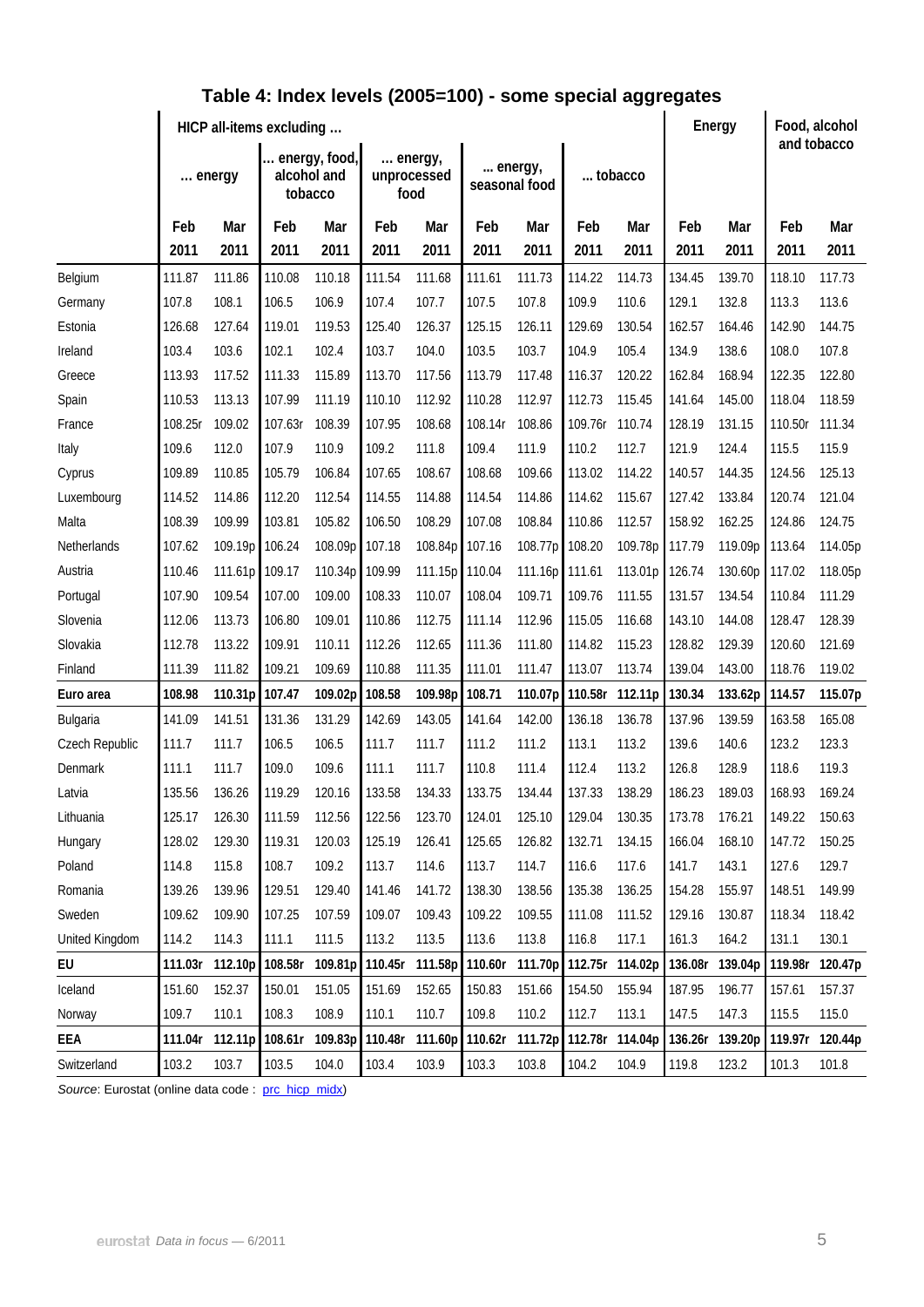## **Comments**

- 1. Euro area inflation is measured by the MUICP ('Monetary Union Index of Consumer Prices' as defined in Council Regulation (EC) No 2494/95 of 23 October 1995) which is the official euro area aggregate. The euro area initially included Belgium, Germany, Ireland, Spain, France, Italy, Luxembourg, the Netherlands, Austria, Portugal and Finland. Greece was included from January 2001, Slovenia from January 2007, Cyprus and Malta from January 2008, Slovakia from January 2009 and Estonia from January 2011. New Member States are integrated into the MUICP using a chain index formula.
- 2. EU inflation is measured by the EICP ('European Index of Consumer Prices' as defined in Council Regulation (EC) No 2494/95 of 23 October 1995) which is the official EU aggregate. The EU included 15 Member States until April 2004, 25 Member States from May 2004 until December 2006 and 27 Member States from January 2007. New Member States are integrated into the EICP using a chain index formula.
- 3. EEA inflation is measured by the EEAICP ('European Economic Area Index of Consumer Prices'). It is computed using data for Iceland and Norway in addition to the EU Member States.

#### **Flags**

|  | provisional |  | revised |  | not available |
|--|-------------|--|---------|--|---------------|
|--|-------------|--|---------|--|---------------|

### **Methodology**

#### **Measures of inflation**

An *annual rate* measures the price change between the current month and the same month of the previous year. This measure is responsive to recent changes in price levels but can be influenced by one-off effects in either month.

A *12-month average rate* overcomes this volatility by comparing average Harmonised Indices of Consumer Prices (HICPs) in the latest 12 months to the average of the previous 12 months. This measure is less sensitive to transient changes in prices.

#### **HICPs designed for international comparison**

Harmonised Indices of Consumer Prices (HICPs) are harmonised inflation figures required under the Treaty on the Functioning of the European Union. They are designed for international comparison of consumer price inflation.

The MUICP is used by, among others, the European Central Bank (ECB) as a main indicator for monetary policy management for the euro area (see **ECB** press release, 8 May 2003).

The Member States' HICPs are supplied by the National Statistical Institutes; the MUICP, EICP and EEAICP are compiled by Eurostat. HICPs are computed as annual chain indices allowing weights to be changed each year. HICP aggregates are calculated as weighted averages of the HICPs using the weights of the countries and sub-indices concerned. The weight of a country is its share of the household final monetary consumption expenditure in the total of the country group. For the MUICP this is expressed in euro, for the EICP and the EEAICP it is expressed in Purchasing Power Standards. The MUICP is treated as a single entity within the EICP and EEAICP starting from 1999.

#### **Additional information**

About 100 MUICP, EICP, EEAICP and HICP sub-indices and over 30 special aggregates with corresponding weights and inflation rates are available in Eurostat's database:

<http://epp.eurostat.ec.europa.eu/portal/page/portal/hicp/data/database>

More information on methods and data can be found on the HICP section of the Eurostat website:

<http://epp.eurostat.ec.europa.eu/portal/page/portal/hicp/introduction>

Starting with the index of January 2011 a new regulation that defines how seasonal products are to be treated in the HICP has come into force, and may have an effect on the continuity of the affected HICP series. At the level of the allitems index for the euro area, the EU and most Member States, the impact of the implementation of this new regulation is not significant. For further information on the change in the method and its impact please see:

[http://epp.eurostat.ec.europa.eu/portal/page/portal/hicp/documents\\_pub/HICP\\_SP\\_info\\_note\\_annex\\_2011.pdf](http://epp.eurostat.ec.europa.eu/portal/page/portal/hicp/documents_pub/HICP_SP_info_note_annex_2011.pdf)